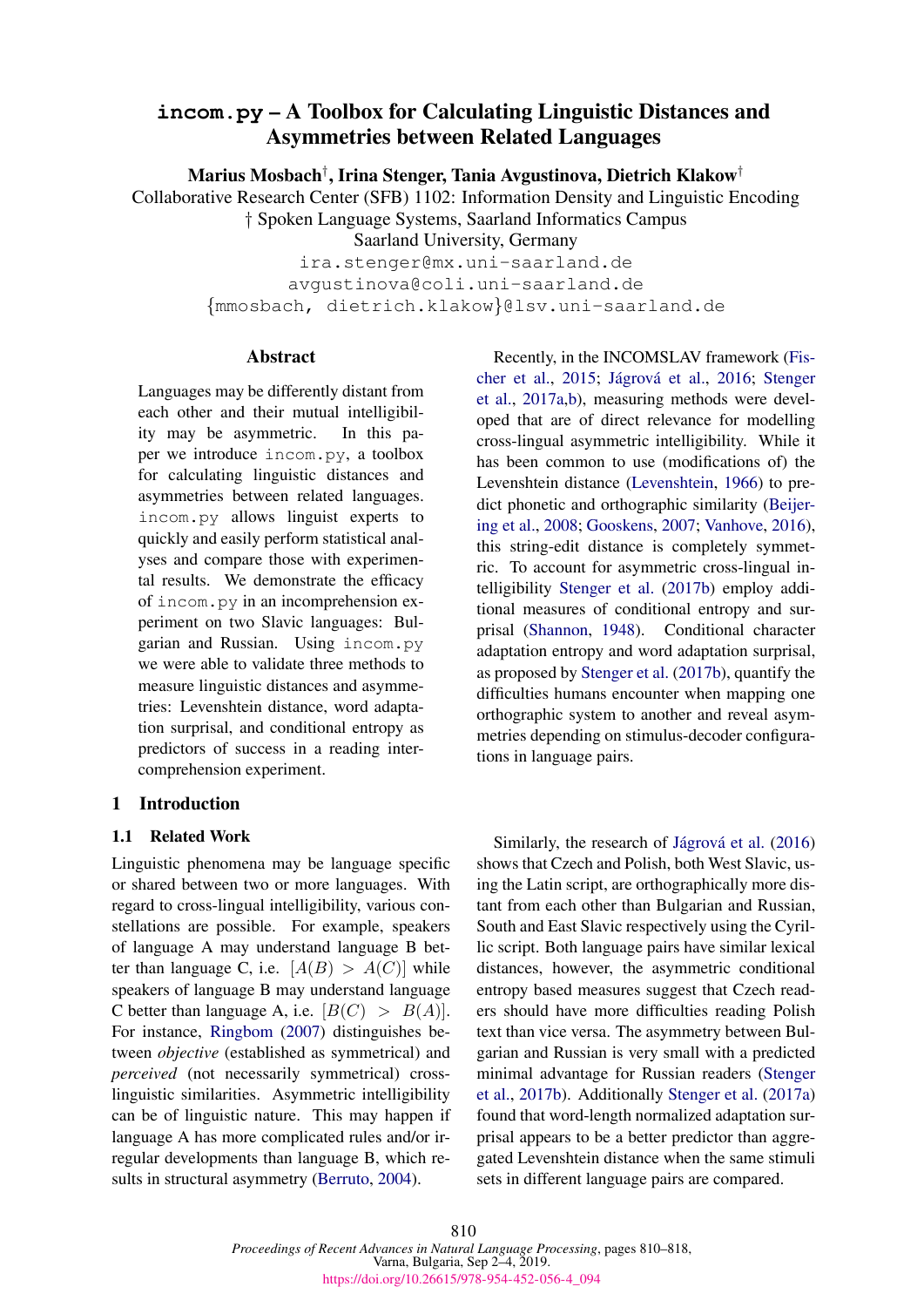### 1.2 This paper

To calculate linguistic distances and asymmetries, perform statistical analyses and visualize the obtained results we developed the linguistic toolbox incom.py. The toolbox is validated on the Russian-Bulgarian language pair. We focus on word-based methods in which segments are compared at the orthographic level, since orthography is a linguistic determinant of mutual intelligibility which may facilitate or impede reading intercomprehension. We make the following contributions.

- 1. We provide implementations of various metrics for computing linguistic distances and asymmetries between languages.
- 2. We demonstrate the use of incom.py in an intercomprehension experiment for the Russian-Bulgarian language pair.
- 3. We show how incom.py can be used to validate word adaptation surprisal and conditional entropy as predictors for intercomprehension and discuss benefits over Levenshtein distance.

The remainder of this paper is structured as follows. The considered distance metrics implemented in the incom.py toolbox are introduced in Section [2.](#page-1-0) Section [3](#page-3-0) describes the linguistic data used in the experiments. Section [4](#page-4-0) presents the evaluation results of the statistical measures and compares them with the intelligibility scores obtained in a web-based cognates guessing. Finally, in Section [5,](#page-7-0) conclusions are drawn and future developments outlined.

# <span id="page-1-0"></span>2 Linguistic Distances and Asymmetries

#### 2.1 Distance measures

We start with the introduction of basic notations and present the implemented distance measures.

# 2.1.1 Notation

Let *L* denote a language such as Russian or Bulgarian. Each language *L* has an associated alphabet – a set of characters –  $A(L)$  which includes the special symbol  $\varnothing^1$  $\varnothing^1$ . We use  $w \in L$  to denote a word in language *L* and  $c_i \in w$  to denote the *i*-th character in word *w*. Note that while *L* is a set, *w* is not and may contain duplicates. Further, we

assume the characters  $c_i \in w$  are ordered with  $c_0$ being the first and  $c_{|w-1|}$  being the last character of word *w*, where the length  $|w|$  of a word *w* is given by the number of characters it contains, including duplicates. Given two words  $w_i, w_j$ , the *alignment* of  $w_i$  and  $w_j$  results in two new words  $\widetilde{w}_i$ ,  $\widetilde{w}_j$ where  $|\widetilde{w}_i| = |\widetilde{w}_i|$ . We say character  $s_k \in \widetilde{w}_i$  is aligned to character  $t_l \in \tilde{w}_j$  if  $k = l$ . That is, they occur at the same position.

#### 2.1.2 Levenshtein distance

*Levenshtein distance* (LD) [\(Levenshtein,](#page-8-6) [1966](#page-8-6)) is, it its basic implementation, a symmetric similarity measure between two strings – in our case words –  $w_i \in L_1$  and  $w_j \in L_2$ . Levenshtein distance quantifies the number of operations one has to perform in order to transform  $w_i$  into  $w_j$ . Levenshtein distance allows to measure the orthographic distance between two words and has been successfully used in previous works for measuring the linguistic distance between dialects [\(Heeringa](#page-8-11) et al., [2006](#page-8-11)) as well as the phonetic distance between Scandinavian language varieties [\(Gooskens](#page-8-8), [2007](#page-8-8)). When computing Levenshtein distance between two words  $LD(w_i, w_j)$ , three different character transformations are considered: character deletion, character insertion, and character substitution. In the following we use  $\mathcal{T}$  = {insert, delete, substitute} to denote the set of possible transformations. A cost  $c(t)$  is assigned to each transformation  $t \in \mathcal{T}$  and setting  $c(t) = 1 \,\forall t \in \mathcal{T}$  results in the most simple implementation.

incom.py allows computing  $LD(w_i, w_j)$ based on a user-defined cost matrix M, which contains the complete alphabets  $A(L_1)$ ,  $A(L_2)$  of two languages  $L_1, L_2$  as rows and columns, respectively, as well as the costs for every possible character substitution. That is, for two characters  $s \in \mathcal{A}(L_1)$  and  $t \in \mathcal{A}(L_2)$ ,  $\mathbf{M}(s,t)$  is the cost of substituting *s* by *t*. This user defined cost matrix allows computing linguistically motivated alignments by incorporating a linguistic prior into the computation of the Levenshtein distance. For example, we assign a cost costs of 0 when mapping a character to itself. In case of M being symmetric, the Levenshtein distance remains symmetric. Along with the edit distance between the two words  $w_i$  and  $w_j$  our implementation of the Levenshtein distance returns the alignments  $\widetilde{w}_i, \widetilde{w}_j$  of  $w_i$  and  $w_j$ , respectively. Given the length  $K = |\tilde{w}_i|$  of the alignment, we are fur-

<span id="page-1-1"></span> $1\varnothing$  plays an important role when computing alignments. We will also refer to it as *nothing*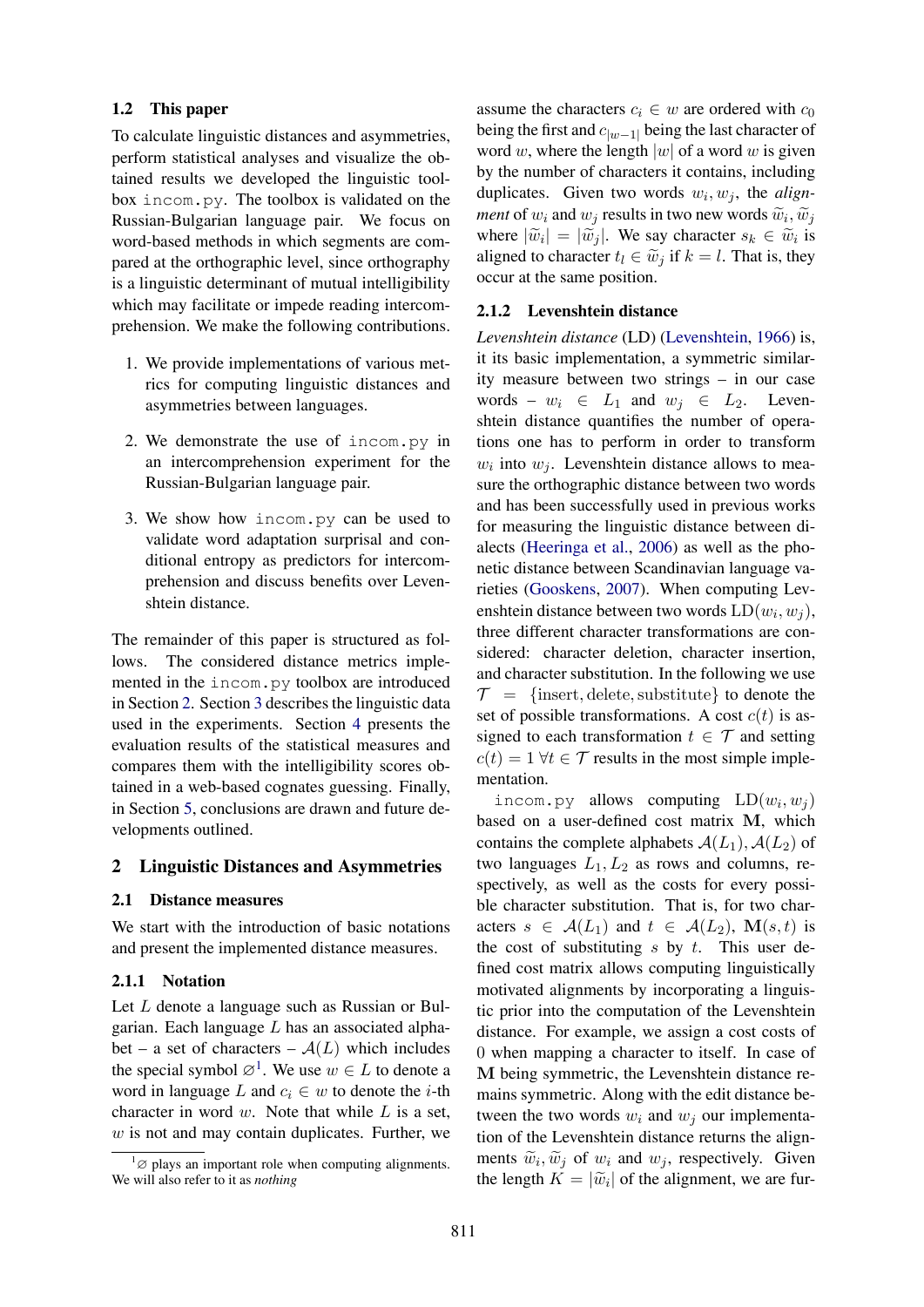ther able to compute the normalized Levenshtein distance  $nLD(w_i, w_j) = \frac{LD(w_i, w_j)}{K}$ . For computing both the alignment and the resulting edit distance incom.py uses the Needleman-Wunsch algorithm [\(Needleman](#page-8-12) and Wunsch, [1970\)](#page-8-12) following a dynamic-programming approach.

#### 2.1.3 Word adaptation surprisal

Given two aligned words  $\widetilde{w}_i$  and  $\widetilde{w}_j$ , we can compute the *Word Adaptation Surprisal* (WAS) between  $\widetilde{w}_i$  and  $\widetilde{w}_j$ . Intuitively, word adaptation surprisal measures how confused a reader is when trying to translate  $w_i$  to  $w_j$  character by character. In order to define WAS formally, we introduce the notation of *Character Adaptation Surprisal* (CAS). Given a character  $s \in A(L_1)$  and another character  $t \in \mathcal{A}(L_2)$ , the character adaptation surprisal between *s* and *t* is defined as follows:

$$
CAS(s,t) = -\log_2(P(t \mid s))\tag{1}
$$

Now, the word adaptation surprisal between  $\widetilde{w}_i \in$ *L*<sub>1</sub> and  $\widetilde{w}_j \in L_2$  can be computed straightforwardly by summing over all characters of the aligned word pair, i.e.

$$
\text{WAS}(\widetilde{w}_i, \widetilde{w}_j) = \sum_{k=0}^{K-1} \text{CAS}(s_k, t_k) \qquad (2)
$$

where  $K = |\tilde{w}_i| = |\tilde{w}_i|$ . Similarly, the normalized word adaptation surprisal is computed as

$$
nWAS(\widetilde{w}_i, \widetilde{w}_j) = \frac{1}{K} \sum_{k=0}^{K-1} CAS(s_k, t_k)
$$
 (3)

$$
= \frac{1}{K} \text{WAS}(\widetilde{w}_i, \widetilde{w}_j) \tag{4}
$$

Note that in contrast to Levenshtein distance, word adaptation surprisal is not symmetric.

Computing CAS (and hence also WAS) depends on the conditional probability  $P(t|s)$ , which is usually unknown. incom.py estimates  $P(t|s)$ by  $P(t|s)$  which is based on corpus statistics. Given the alignments of a corpus  $C$  of word pairs produced by the Levenshtein algorithm, we compute  $P(t|s)$  by counting the number of times *t* is aligned with *s* and divide over the total number of occurrences of character *s*, i.e.

$$
\hat{P}(L_2 = t | L_1 = s) = \frac{count(L_1 = s \land L_2 = t)}{count(L_1 = s)}
$$
\n
$$
\approx P(L_2 = t | L_1 = s)
$$
\n(6)

Certainly the quality of the estimate  $\hat{P}(L_2)$  $t|L_1 = s$  depends on the size of the corpus *C*. In addition to the corpus based estimated character surprisals, incom.py provides functionality to modify the computed CAS values in a manual post-processing step. Based on this, the modified word adaptation surprisal can be computed as:

$$
mWAS(\widetilde{w}_i, \widetilde{w}_j) = \sum_{k=0}^{K-1} mCAS(s_k, t_k)
$$
 (7)

where mCAS denotes the modified character adaptation surprisal. Similar to using a user defined cost matrix M when computing the Levenshtein distance, using modified character surprisal allows to incorporate linguistic priors into the computation of word adaptation surprisal.

#### 2.1.4 Conditional entropy

Another asymmetric measure that is supported by our incom.py toolbox is *Conditional Entropy* (CE) [\(Shannon](#page-8-10), [1948\)](#page-8-10). Formally, the entropy of a discrete random variable *X* is defined as the weighted average of the surprisal values of this distribution. As discussed above, we can obtain the character surprisals based on the alignments obtained when computing the Levenshtein distance. Using these surprisal values we can compute the entropy of a language *L* as

$$
H(L) = -\sum_{c \in L} P(L = c) \log_2 P(L = c)
$$
 (8)

In this work we are interested the entropy of a language  $L_1$ , e.g. Russian, that we compare to the entropy of another language  $L_2$ , e.g. Bulgarian. Thus we compute the conditional entropy between two languages *L*<sup>1</sup> and *L*2.

$$
CE(L_1|L_2) = -\sum_{c_2 \in L_2} P(c_2)H(L_1|L_2 = c_2)
$$
\n(9)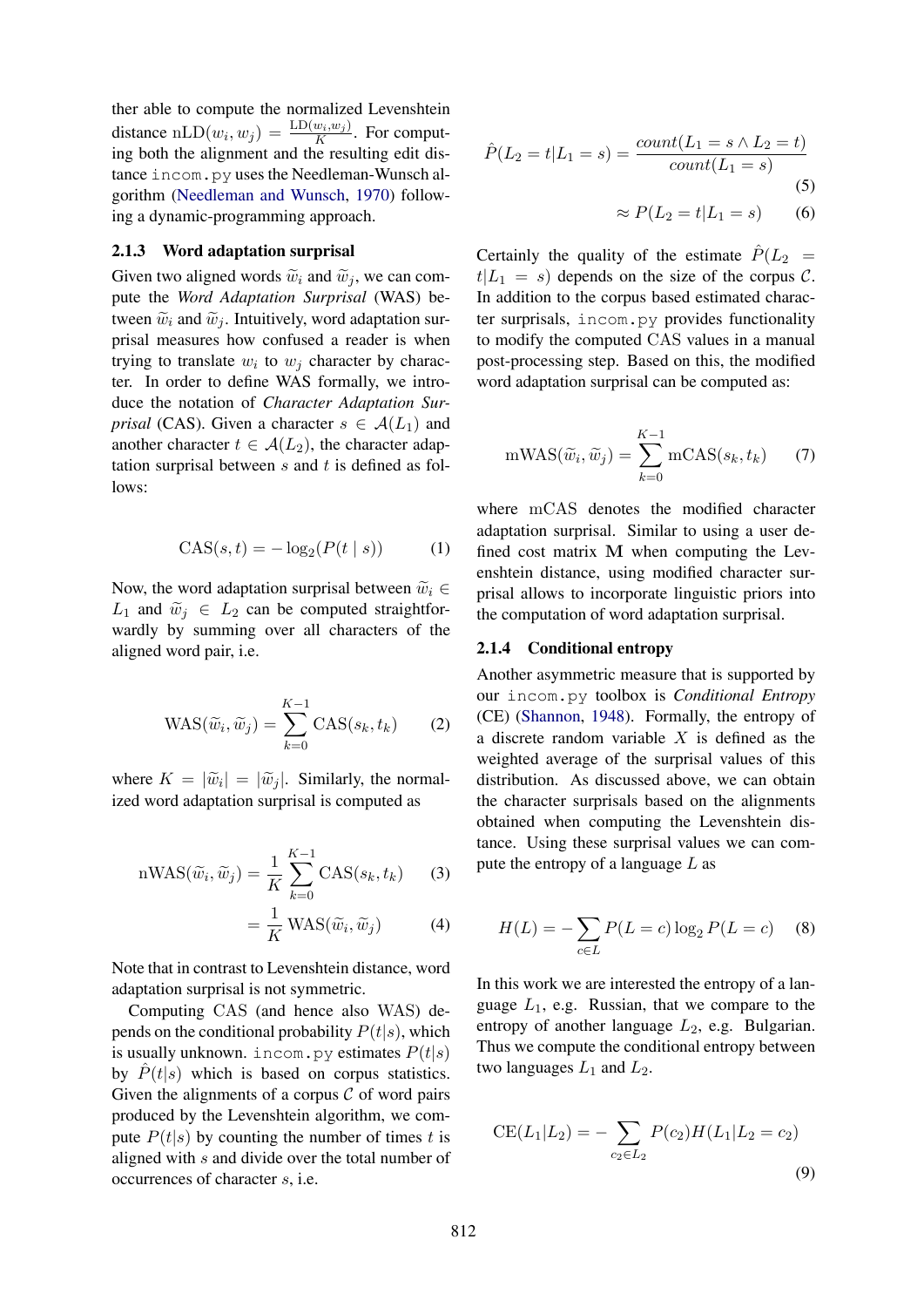<span id="page-3-1"></span>

Figure 1: High-level overview of the incom.py toolbox.

Intuitively,  $CE(L_1|L_2)$  measures the difficulty for a  $L_1$  reader reading language  $L_2$ . Note that similar to the word adaptation surprisal, both entropy and conditional entropy highly depend on the number of available word pairs and only serve as an approximation to the true (unknown) entropy and conditional entropy, respectively.

### 2.2 **incom.py** toolbox

A high-level overview of the imcom.py toolbox is shown in Figure [1](#page-3-1). The toolbox is a collection of jupyter notebooks based on the pandas and NumPy libraries<sup>2</sup>. To foster reproducibility and provide a resource for other researchers to easily compute linguistic distances and asymmetries we make imcom.py available online [h](https://github.com/uds-lsv/incompy)ttps: //github.com/uds-lsv/incompy. In addition to computing distances and asymmetries based on a corpus of word pairs, incom.py readily supports visualizing the obtained results.

# <span id="page-3-0"></span>3 Data Sources

### 3.1 Language material

The Bulgarian (BG) and Russian (RU) data used in this work comes from a collection of parallel word lists consisting of internationalisms, Pan-Slavic vocabulary, and cognates from Swadesh lists. The words belong to different parts of speech, mainly nouns, adjectives, and verbs. We chose to use vocabulary lists instead of parallel sentences or texts in order to exclude the influence of other linguistic factors. The lists, each containing 120 words, were manually adjusted by removing noncognates by possibly substituting them with etymologically related items, if such could be found, and adding further cognates<sup>3</sup>. Thus, for example, BG–RU ние–мы (nie–my) 'we' was removed and the BG звяр (zvjar) 'beast' instead of животно (životno) 'animal' was added to its RU cognate зверь (zver') 'animal, beast'. In a second step, a cross-linguistic rule set was designed taking into account diachronically motivated orthographic correspondences, e.g. BG–RU: б:бл, ж:жд, я:е, ла:оло etc. Following ([Fischer](#page-8-2) et al., [2015](#page-8-2)) we apply the rule set to the parallel word lists in a computational transformation experiment and categorized all cognates in the respective pairs as either (i) identical, or (ii) successfully transformed, or (iii) non-transformable by this rule set. The stimuli selection for the online experiments (Section [3.2\)](#page-3-4) is based on the successfully transformed ones: 128 items of a total of 935 (from all lists, excluding doublets). In this way we could exclude possible different derivational morphemes between related languages (e.g. BG–RU хладен–холодный (chladen–cholodnyj) 'cold') in order to focus on the impact of mismatched orthographic correspondences for cognate intelligibility. Even though it may seem artificial to test isolated words, the underlying assumption here is that correct cognate recognition is a precondition of success in reading intercomprehension. If the reader correctly recognizes a minimal proportion of words, he or she will be able to piece the written message together.

#### <span id="page-3-4"></span>3.2 Web-based experiments

The orthographic intelligibility between BG and RU was tested in web-based experiments ([http://intercompre](http://intercomprehension.coli.uni-saarland.de/en)hension.coli. uni-saarland.de/en) in which 71 native speakers of BG and 94 native speakers of RU took

<span id="page-3-2"></span><sup>2</sup> <https://jupyter.org>, https://pandas. pydata.org, <https://www.numpy.org>

<span id="page-3-3"></span><sup>&</sup>lt;sup>3</sup>Shared inherited words from Proto-Slavic, shared loans, for example, internationalisms. Cognates are included in the

definition; partial cognates are pairs of words which have the same meaning in both languages only in some contexts, for example, BG мъж (maž) 'man, husband' and RU муж (muž) 'husband'.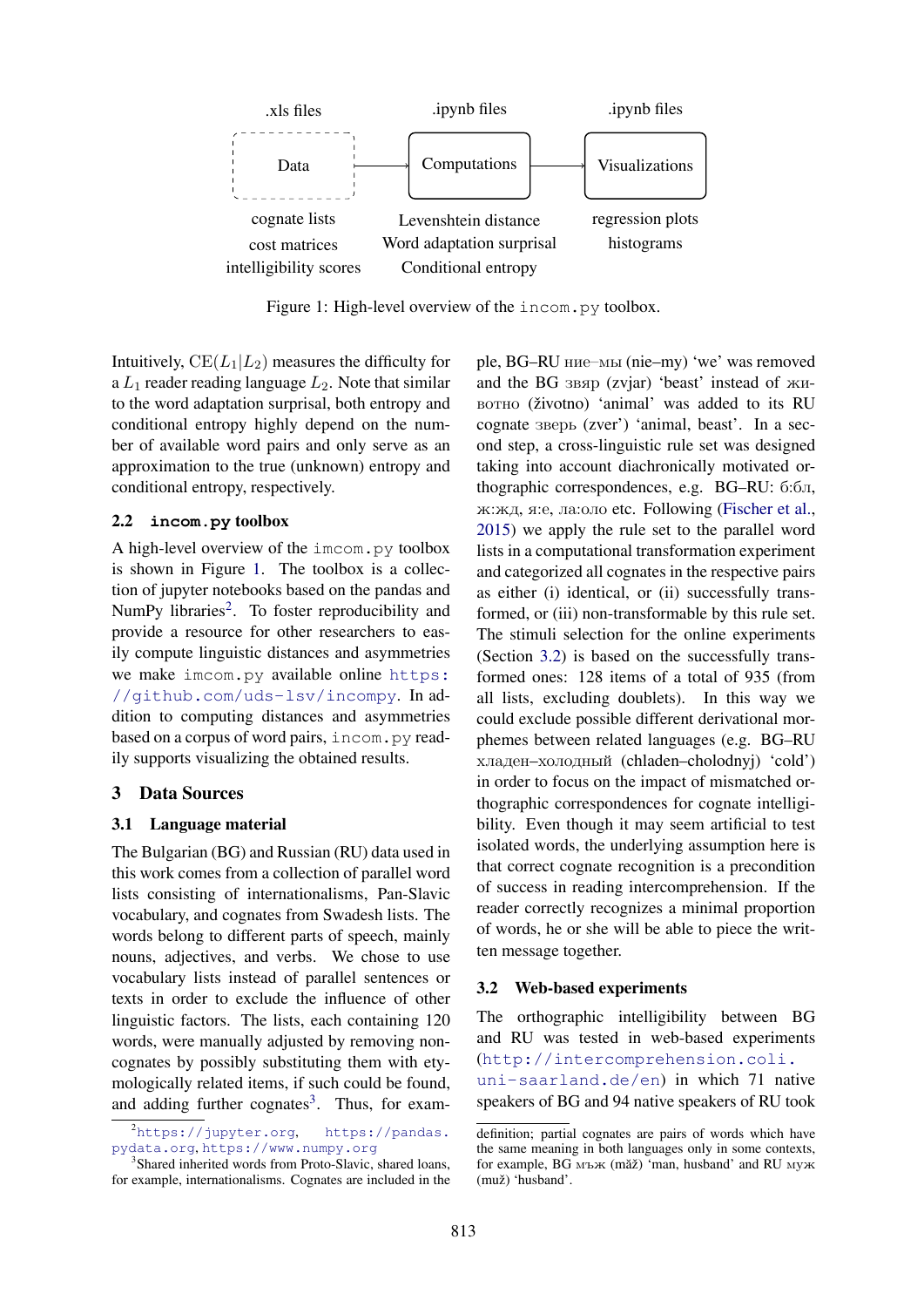<span id="page-4-3"></span>

|               |           | <b>Stimuli</b>   |         |
|---------------|-----------|------------------|---------|
|               |           | <b>Bulgarian</b> | Russian |
| <b>Native</b> | Bulgarian |                  | 74.67%  |
|               | Russian   | 71.33%           |         |

Table 1: Intercomprehension scores from free translation tasks performed by humans.

part. The participants started with registration and then completed a questionnaire in their native language. The challenges were presented: 2 with each 60 different BG stimuli in each group for RU speakers and 2 with 60 different RU stimuli in each group for BG speakers. The order of the stimuli were randomized. The participants saw the stimuli on their screen, one by one, and were given  $10$  seconds<sup>[4](#page-4-1)</sup> to translate each word into RU or into BG. It was also possible to finish before the 10 seconds were over by either clicking on the 'next' button or pressing 'enter' on the keyboard. After 10 seconds the participants saw the next stimulus on their screen. During the experiment the participants received feedback in form of emoticons for their answers. The results were automatically categorized as 'correct' or 'wrong' via pattern matching with pre-defined answers: some stimuli had more than one possible translation and we also provided a list of so-called alternative correct answers. For example, the В $G$  word път (p $\check{a}$ t) 'way' can be translated in RU as путь (put') or дорога (doroga), so both translations were counted as correct.

The analysis of the collected material<sup>[5](#page-4-2)</sup> is based on the answers of 37 native speakers of Bulgarian (31 women and 6 men between 18 and 41 years of age, average 27 years) and 40 native speakers of Russian (32 women and 8 men between 18 and 71 years of age, average 33 years). The mean percentage of correctly translated items constitutes the intelligibility score of a given language (Table [1\)](#page-4-3).

The results show that there is virtually no asymmetry in written intelligibility between BG and RU: the BG participants understand a slightly larger number of the RU words (74*.*67%) than the RU participants understand the BG words they are presented with (71*.*33%). This can be explained by the fact that there are only slight differences between the two languages on the graphicorth[ographical](#page-8-5) level (for more details see (Stenger et al., [2017b](#page-8-5))).

### <span id="page-4-0"></span>4 Results

# 4.1 Levenshtein distance and intelligibility score

Using incom.py we compute the orthographic LD in both directions and further consider the normalized Levenshtein distance nLD between the 120 BG and RU cognates motivated by the assumption that a segmental difference in a word of two segments has a stronger impact on intelligibility than a segmental difference in a word of ten segments ([Beijering](#page-8-7) et al., [2008;](#page-8-7) [Stenger](#page-8-4) et al., [2017a\)](#page-8-4). There is a general assumption that the higher the normalized LD, the more difficult it is to translate a given word [\(G](#page-8-13)[ooskens](#page-8-8)[,](#page-8-13) [2007](#page-8-8); Vanhove and Berthele, [2015](#page-8-13); [Vanhove,](#page-8-9) [2016\)](#page-8-9). Thus, we correlate the normalized LD and the intelligibility scores from our experiments for both language pairs. The correlation results are presented in Figure [2](#page-5-0). We find a correlation between orthographic distance (normalized LD) and the intelligibility of BG words for RU readers of  $r = -0.57$  $(p = 1.4e - 11)$  and  $r = -0.36$   $(p = 6.3e - 05)$ for BG readers. Both correlations are significant and confirm the above hypothesis. However, the LD accounts for only  $32\%$  ( $R^2 = 0.32$ ) of the variance in the intelligibility scores for RU readers and for only  $13\%$  ( $R^2 = 0.13$ ) of the variance in the intelligibility scores for BG readers, leaving the majority of variance unexplained. Recall from Section [2](#page-1-0) that LD is a symmetric measure, and therefore it does not capture any asymmetries between correspondences. If, for instance, the RU vowel character a always corresponds to a for a BG reader, but in the other direction, BG a can correspond to  $a$ ,  $o$  or  $\pi$  for a RU reader, then a measure of linguistic distance is required to reflect both this difference in adaptation possibilities and the uncertainty involved in transforming a. Such asymmetries are effectively captured by the next two intelligibility measurements of word adaptation surprisal and conditional entropy, both of which are implemented in the incom.py tool-

<span id="page-4-1"></span><sup>&</sup>lt;sup>4</sup>The time limit is chosen based on the experience from other reading intercomprehension experiments. The allocated time is supposed to be sufficient for typing even the longest words, but not long enough for using a dictionary or an online translation tool.

<span id="page-4-2"></span><sup>&</sup>lt;sup>5</sup>For the present study we exclude those participants who have indicated knowledge of the stimuli language(s) in the questionnaire and analyze the results only of the initial challenge for each participant in order to avoid any learning effects.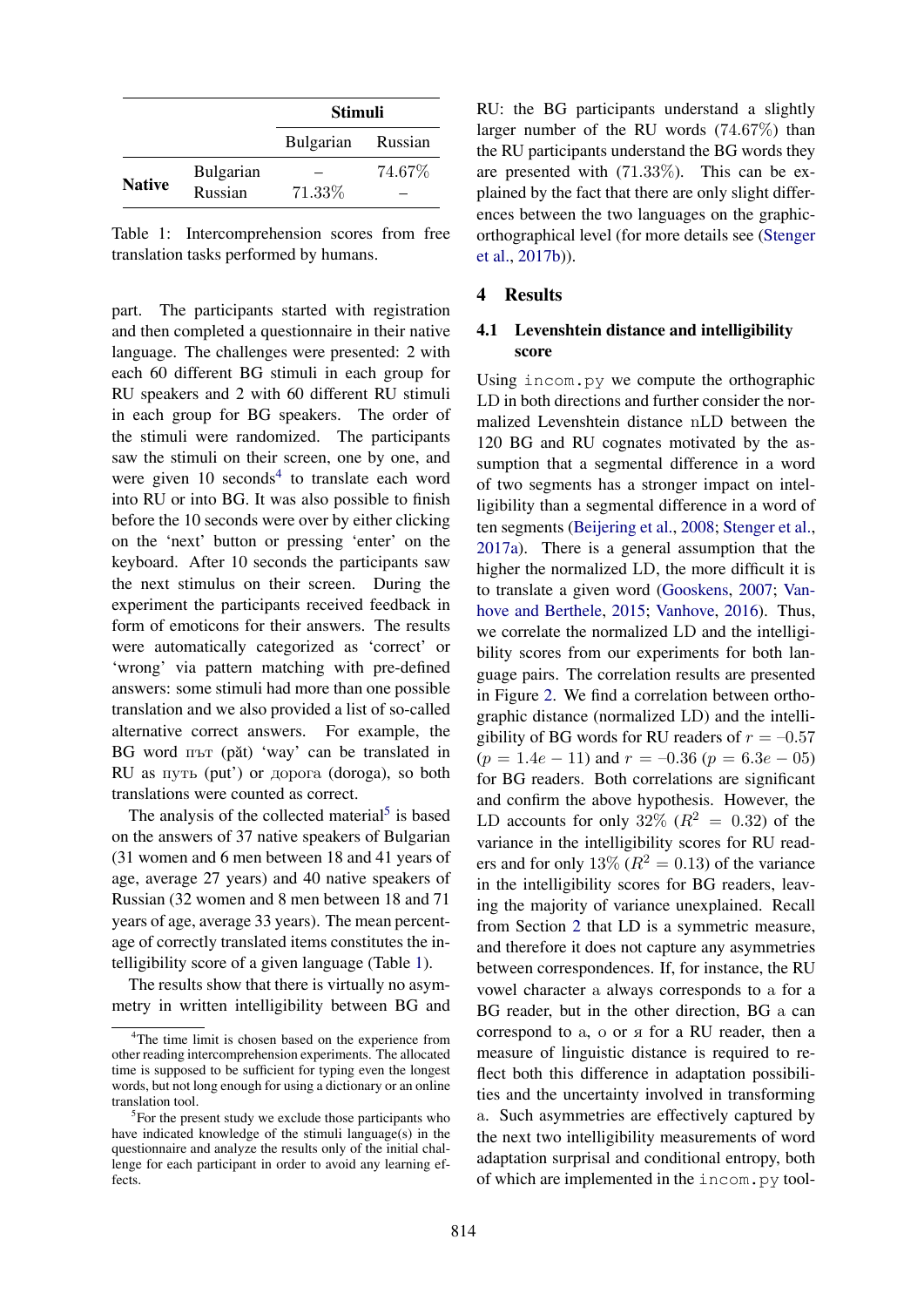<span id="page-5-0"></span>

Figure 2: Normalized Levenshtein distance as a predictor for intelligibility. [2a](#page-5-0) Shows Russian native speakers reading Bulgarian. [2b](#page-5-0) Shows Bulgarian native speakers reading Russian.

box.

### 4.2 Word adaptation surprisal and intelligibility score

Word adaptation surprisal (WAS), in particular the normalized word adaptation surprisal (nWAS), helps us to predict and explain the effect of mismatched orthographic correspondences in cognate recognition. We assume that the smaller the normalized WAS, the easier it is to guess the cognate in an unknown, but (closely) related language. The correlation between the normalized WAS and the intelligibility scores is displayed in Figure [3.](#page-6-0) We find a low but significant negative correlation  $(r = -0.22, p < 0.05)$  between nWAS and written word intelligibility for BG readers. However, the negative correlation  $(r = -0.13)$  between nWAS and written word intelligibility for RU readers is not significant ( $p = 0.14$ ). This can be explained by the fact that WAS values are given in bits and depend heavily on the probability distribution used.

Recall that with incom.py, we get the character adaptation surprisal (CAS) from our character adaptation probabilities (see Section [2](#page-1-0) above). CAS and WAS values allow quantifying the unexpectedness both of individual character correspondences and of the whole cognate pair. This gives a quantification of the overall unexpectedness of the correct cognate. However, identical orthographic correspondences may still have a small surprisal value, for example, from a RU perspective the correspondence a:a has a surprisal value of 0*.*5986 bits resulting in an increase of the WAS value. Thus, we decided to manually modify our WAS calculation in such a way that all identical orthographic correspondences are measured with 0 bits. The calculated CAS values for mismatched orthographic correspondences remain unchanged in the modified calculation. Using the modified word adaption surprisal, we find a negative significant correlation between the modified nWAS and written word intelligibility also for RU readers ( $r = -0.21$ ,  $p < 0.05$ ). However, the modified nWAS accounts only for  $12\%$  ( $R^2 = 0.123$ ) of the variance in the intelligibility scores for BG readers and the modified nWAS accounts for less than 5%  $(R^2 = 0.044)$  of the variance in the intelligibility scores for RU readers. This leaves the question why the correlation at the cognate level is so low. A possible explanation is that a cognate in an unknown closely related language will be easier to understand as it is more similar to the cognate in one's own language, because each cognate pair may have its own constellation of factors, affecting intelligibility, where one factor may overrule another factor, e.g., the number of orthographic neighbors in one's own language that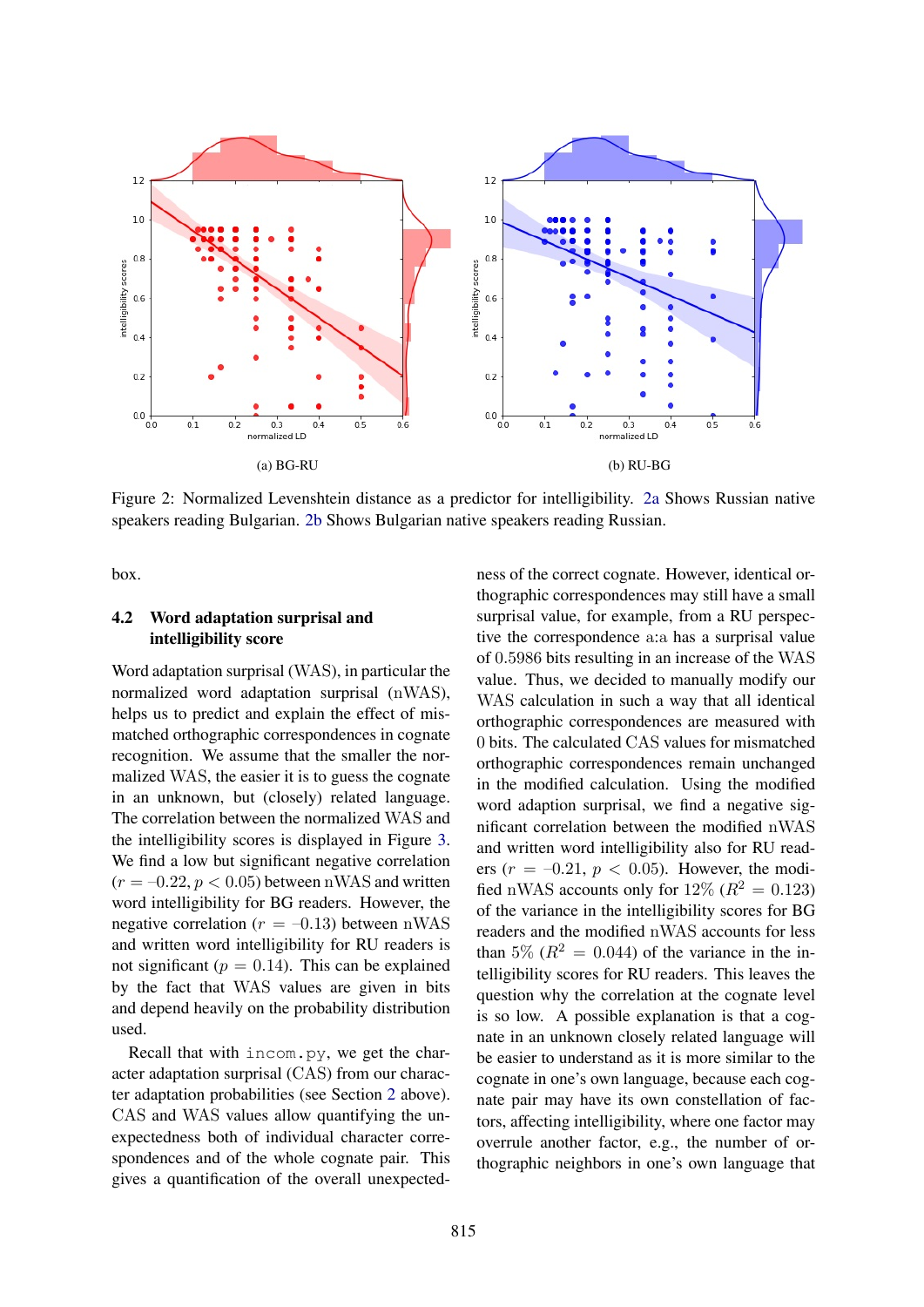<span id="page-6-0"></span>

Figure 3: Normalized word adaptation surprisal as a predictor for intelligibility. [3a](#page-6-0) Shows Russian native speakers reading Bulgarian. [3b](#page-6-0) Shows Bulgarian native speakers reading Russian.

are very similar to the stimulus, the number of mismatched orthographic correspondences in the stimulus and their position, the word frequency in one's own language, the word length of stimulus etc. The estimated character values seem not to exactly reflect this constellation.

# 4.3 Conditional entropy and intelligibility score

For the BG–RU language pair the difference in the full conditional entropies (CE) is very small: 0*.*4853 bits for the BG to RU transformation and 0*.*4689 bits for the RU to BG transformation, with a very small amount of asymmetry of 0*.*0164 bits. These results predict that speakers of RU reading BG words are more uncertain than speakers of BG reading RU words. This is in accordance with the experimental results where the language combination with the slightly higher CE (RU speakers reading BG) had a slightly lower intelligibility score (see Table [1\)](#page-4-3). Thus, CE can be a reliable measure when explaining even the small asymmetry in the mutual intelligibility.

Using incom.py we calculated entropy values of BG and RU characters in order to analyse asymmetries on the written (orthographic) level in more details. Figure [4](#page-7-1) shows the entropy values of 6 BG characters  $e, \, t$ ,  $a, \, u, \, u, \, s$ , and the special symbol  $\varnothing$  for RU readers and the entropy val-

ues of 5 RU characters о, е, я, у, л for BG readers (on the right). Note that the alignment of  $\varnothing$ to any other character *c* corresponds to the case where Russian readers have to fill in a character. The entropy calculations reveal that, for example, BG readers should have more uncertainty with the RU vowel character о, while RU readers should have more difficulties with the adaptation of the BG vowel character e. This means that the mapping of the RU о to possible BG characters is more complex than the opposite direction. More precisely, the RU о can map into 4 BG vowel characters (о, а, ъ, е) or to *nothing* ( $\varnothing$ ), the BG e can map into 3 RU vowel characters  $(e, \ddot{e}, \text{or } a)$ . Certainly, in an intercomprehension scenario a BG or a RU reader does not know these mappings and the respective probabilities. However, the assumption is that the measure of complexity of the mapping can be used as an indicator for the degree of intelligibility ([Moberg](#page-8-14) et al., [2007\)](#page-8-14), because it reflects the difficulties with which a reader is confronted in 'guessing' the correct correspondence. Our experimental results indeed show that BG readers have greater problems with the RU o than RU readers with the BG character a or *nothing*  $(\emptyset)$  in cognate pairs like RU–BG холод – хлад (cholod – chlad) 'cold', борода – брада (boroda – brada) 'beard', ворона – врана (vorona – vrana) ' $\text{crow}$ '.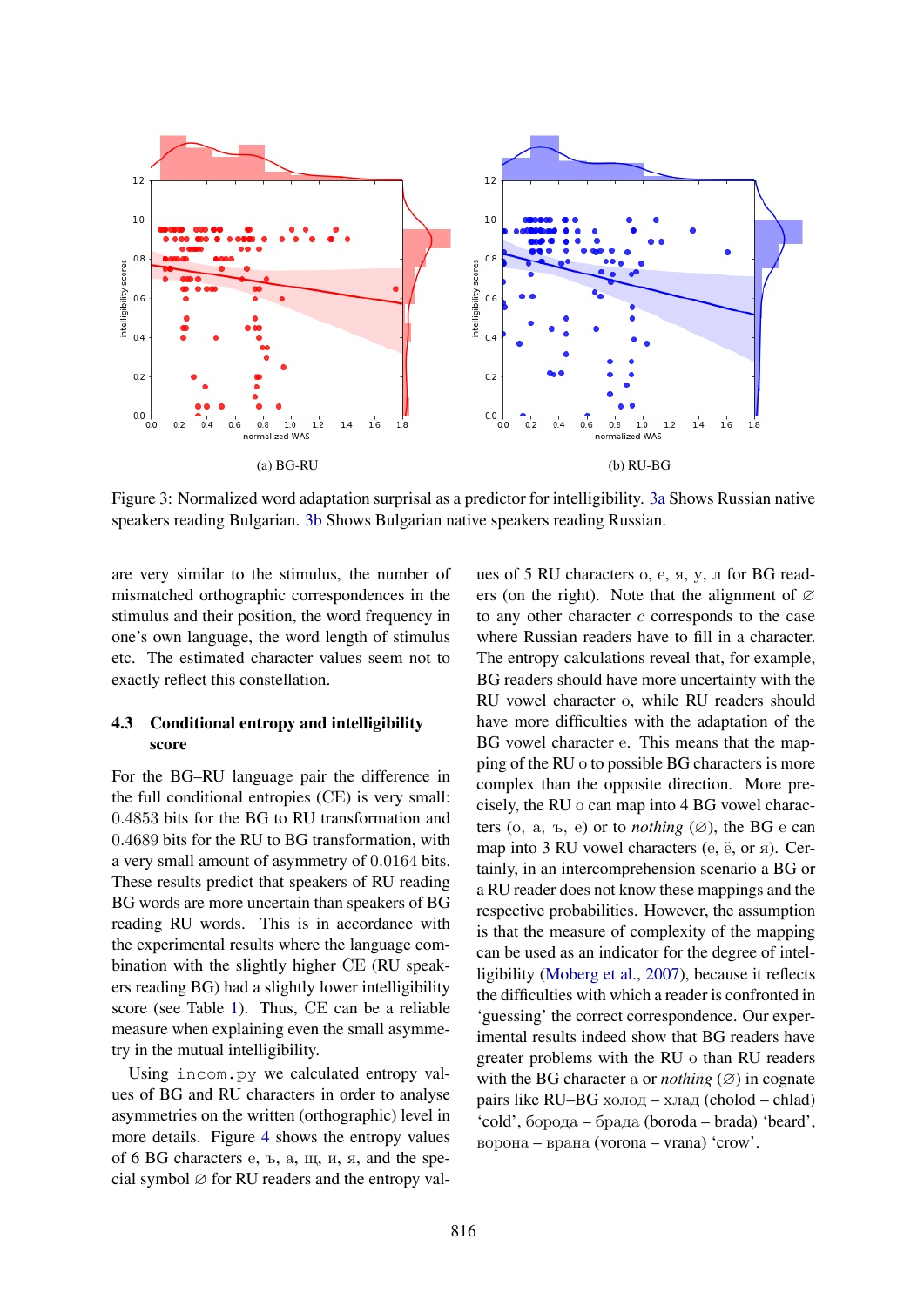<span id="page-7-1"></span>

Figure 4: Character entropy values when translating from Russian to Bulgarian and vice versa.

# <span id="page-7-0"></span>5 Discussion and Outlook

Previous research in reading intercomprehension has shown that (closely) related languages may be differently distant from each other and their mutual intelligibility may be asymmetric. In this paper we present incom.py – a toolbox for computing linguistic distances and asymmetries. With incom.py we perform experiments on measuring and predicting the mutual intelligibility of Slavic languages, as exemplified by the language pair Bulgarian-Russian by means of the Levenshtein distance, word adaptation surprisal, and conditional entropy. Using a small corpus of parallel cognate lists we validated linguistic distances and asymmetries as predictors of mutual intelligibility based on stimuli obtained from written intelligibility tests. The results of our statistical analyses clearly support normalized Levenshtein distance as a reliable predictor of orthographic intelligibility at the word level for both language pairs tested. However, we find that only 32% (for RU readers) and 13% (for BG readers) of the variance in the intelligibility data is explained by the orthographic similarity quantified by means of the normalized Levenshtein distance. We find that the predictive power of the Levenshtein distance is different within the two language pairs. It must be mentioned here that the RU stimuli are in general longer (5*.*09 characters) than the BG stimuli (4*.*61 characters). Thus, the BG readers should intuitively delete more characters while the RU readers should add more characters in order to guess the correct cognate.

Previous research has shown that deletions and additions, the basic operations performed when computing Levenshtein distance, are not of equal value in the mutual intelligibility: it appears that deletions are more transparent for the participants in terms of subjective similarity than additions ([Kaivapalu](#page-8-15) and Martin, [2017](#page-8-15)). This means that there is room for improvement in our orthographic distance algorithm. Word adaptation surprisal measures the complexity of a mapping, in particular, how predictable the particular correspondence in a language pair is. The surprisal values of correspondences are indeed different. However, they depend on their frequency and distribution in the particular cognate set. Most important and in contrast to Levenshtein distance, surprisal can be asymmetric. The character adaptation surprisal values between language A and language B are not necessarily the same as between language B and language A. This indicates an advantage of the surprisal-based method compared to Levenshtein distance. Our results show that the predictable potential of word adaptation surprisal was rather weak despite its modification. We assume that word adaptation surprisal should to a larger extent take into account relevant factors in reading intercomprehension, for example, orthographic neighbors (words that are very similar to the stimulus word and differ only in one character). Something we keep as future work.

Conditional entropy can reflect the difficulties humans encounter when mapping one orthographic system on another. The underlying hypothesis is that high predictability improves intelligibility, and therefore a low entropy value should correspond to a high intelligibility score. This result is as we expected. We have calculated conditional entropy for Bulgarian and Russian using a cognate word list from intelligibility tests. In our experiments, conditional entropy – like the intelligibility task – reveals asymmetry between Bulgarian and Russian on the orthographic level: the conditional entropy in Bulgarian for Russian readers is slightly higher than the conditional entropy in Russian for Bulgarian readers. This means that the slightly higher entropy is found in the language pair where there is slightly lower intelligibility. Thus, we were able to show that conditional entropy can be a reliable measure when explaining small asymmetries in intelligibility. In future work we plan to extend incom.py with additional functionality to compute distances and asymmetries on the phonological level. Additionally, it might be interesting to consider the morphological level which has been shown to be helpful when processing words for humans with limited reading abilities ([Burani](#page-8-16) et al., [2008\)](#page-8-16).